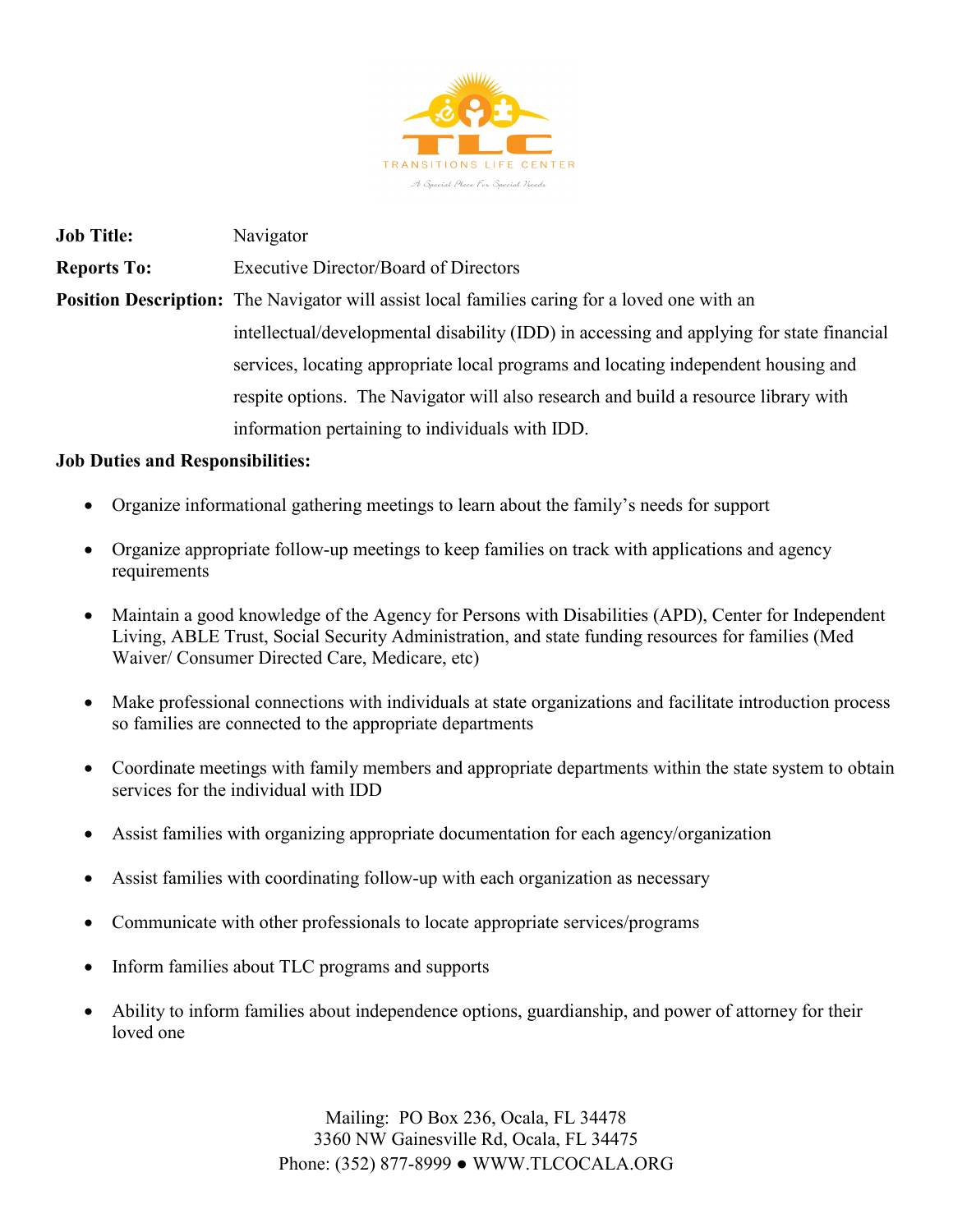

- Familiarity with and apprised of disability regulations with state and federal requirements
- Build relationships within the medical community to inform and educate about the care required for complex individuals
- Assist families in obtaining the appropriate medical appointments and verifying insurance and payment requirements

## **Educational Requirements:** Bachelors Degree

**Experience Requirements:** Appropriate experience working with adults with IDD, knowledge of state/local services (APD/AHCA/Center for Independent Living), and an understanding of Medicare/Social Security benefits.

## **Preferred Skills:**

- Relevant experience in public health, health education, or community-based health programs
- Bi-lingual (Spanish/English)
- Strong interpersonal and group communication skills. Ability to encourage, motivate, and advocate for eligible individuals and their families.
- Ability to present to large and small groups basic information highlighting potential support services.
- Comfortable conducting community/field visits to local agencies and health care providers.
- Able to use technology to conduct meetings (Google Meet/Zoom, etc.), perform research, and organize documents.
- Expert proficiency in MS Office applications.
- Excellent organizational and planning skills with demonstrated ability to prioritize and manage multiple projects, anticipate and identify conflicts, and meet deadlines.
- Demonstrated collaborative skills with families, agencies, and medical personnel.

Mailing: PO Box 236, Ocala, FL 34478 3360 NW Gainesville Rd, Ocala, FL 34475 Phone: (352) 877-8999 ● WWW.TLCOCALA.ORG